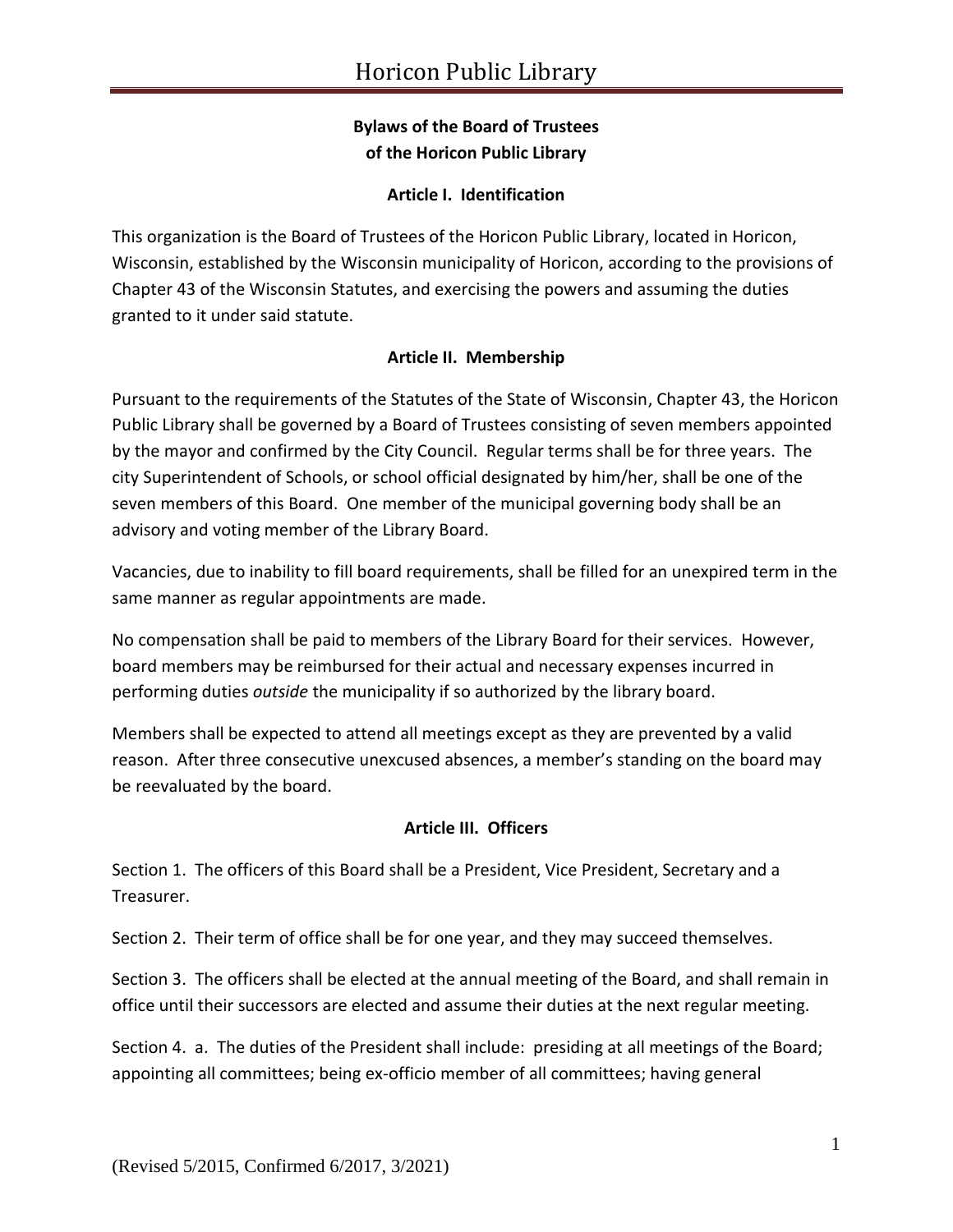supervision of all matters pertaining to the library except as otherwise provided by law or by these bylaws or by Library Board policy or by action of the Board.

b. The duties of the Vice-President shall include: presiding at meetings in the absence of the President; performing such other duties as may belong to the office or be delegated to said person by the President or by action of the Board or as stated in Library Board policy.

c. The duties of the Secretary shall include: keeping a faithful record of the proceedings of the Board.

d. The duties of the Treasurer shall include: the presentation of a monthly financial statement at each Board meeting; handling the financial obligations of the Horicon Public Library not included in the budget, to be approved by the Board of Trustees.

## **Article IV. Meetings**

Section 1. The regular meetings shall be held on the second Monday of each month at 6:30 p.m. in the City Hall (The Library is housed in City Hall), unless another time and place are designated. The Board does not meet in July.

Section 2. The regular meeting in May shall be known as the annual meeting. Election of officers shall be held, and any other business which may arise shall be transacted.

Section 3. Special meetings may be called when all Board members are made aware of the need and reason for a meeting and at least three members of the Board including the President, or Vice President are able to attend. The meeting must be posted at least 24 hours ahead of time.

Section 4. A quorum at any meeting shall consist of three Board members.

Section 5. Meeting agendas and notices shall indicate the time, date, and place of the meeting and indicate all subject matters intended for consideration at the meeting.

Section 6. All Board meetings and all committee meetings shall be held in compliance with Wisconsin's open meetings law (Wisconsin Statutes Section 19.81 to 19.98).

Section 7. Tele/Videoconferencing. Members of the board may attend meetings via electronic communication media as long as all members simultaneously hear each other, have all necessary documentation and can participate in the meeting. Conferencing members attending will be counted toward a quorum. If communication is lost, the meeting will continue unless there is a loss of a quorum.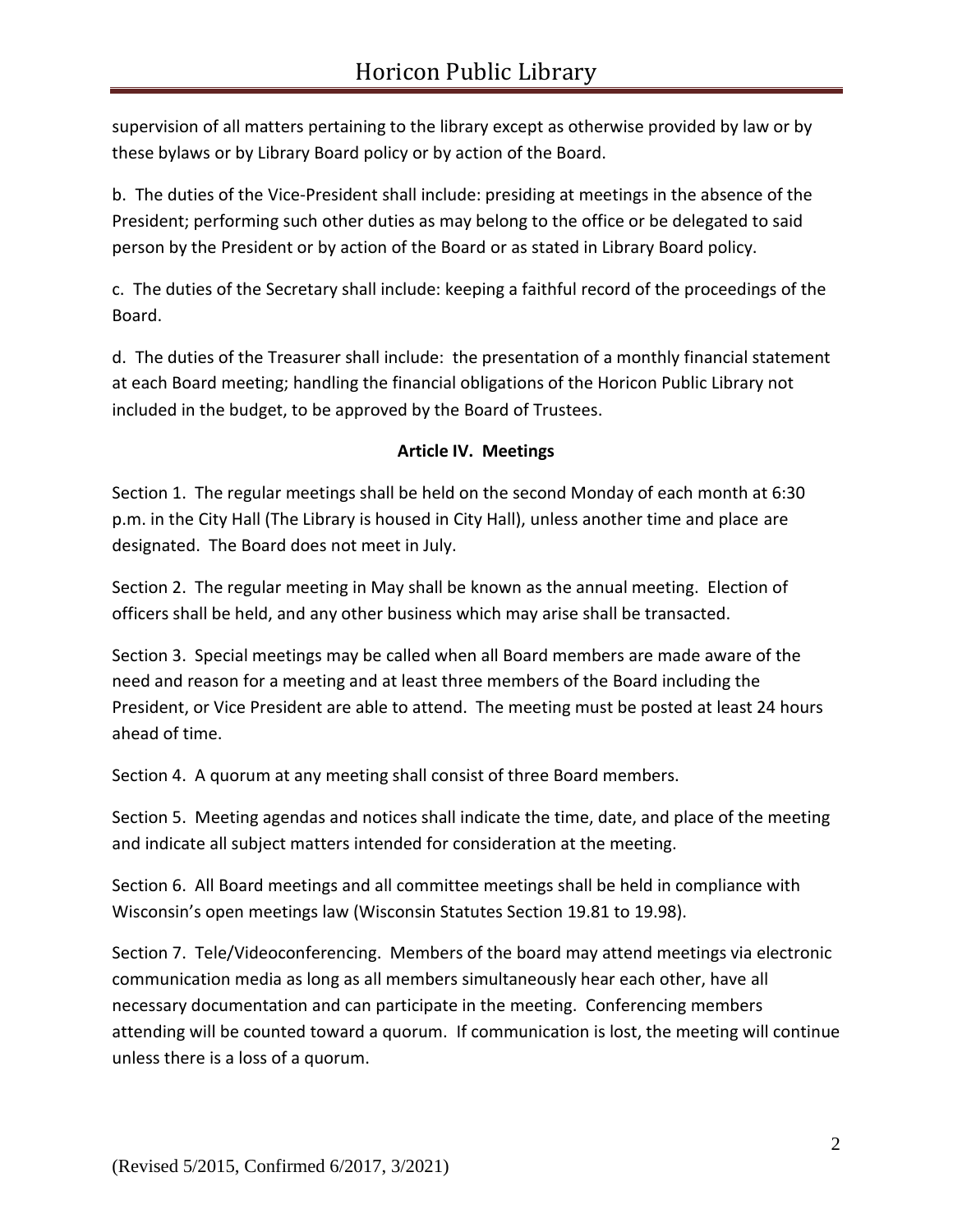Section 8. The rules contained in Robert's Rules of Order, latest edition (or *The Standard Code of Parliamentary Procedure* by Alice F. Sturgis), shall govern the parliamentary procedures of the meetings, in all cases in which they are not inconsistent with these bylaws and any statutes applicable to this Board.

## **Article V. Order of Business (Guidelines)**

- 1. Call to order
- 2. Roll Call
- 3. Guests
- 4. Approval of minutes
- 5. Report of the Treasurer
- 6. Report of the Librarian
- 7. Committee reports
- 8. Communications
- 9. Unfinished business
- 10. New Business
- 11. Adjournment

### **Article VI. Duties of the Board of Trustees**

Section 1. The Library Board shall have exclusive control of the expenditure of all moneys collected, donated, or appropriated for the library fund, and of the purchase of a site and the erection of the library building whenever authorized.

Section 2. The Board shall approve the budget and make sure that adequate funds are provided to finance the approved budget.

Section 3. Any person having a claim or demand against the municipality growing out of any act or omission of the Library Board shall file with the Library Board a written statement thereof. An appeal of the decision can be made to the City Council.

Section 4. The Library Director shall be appointed by the Board of Trustees and shall be responsible to the Board. The Library Director shall be considered the executive officer of the library under the direction and review of the Board, and subject to the policies established by the Board. The Library Director shall recommend to the Board, the appointment and specific duties of other employees and shall be held responsible for the direction and supervision of the staff, and act as a technical advisor to the Board.